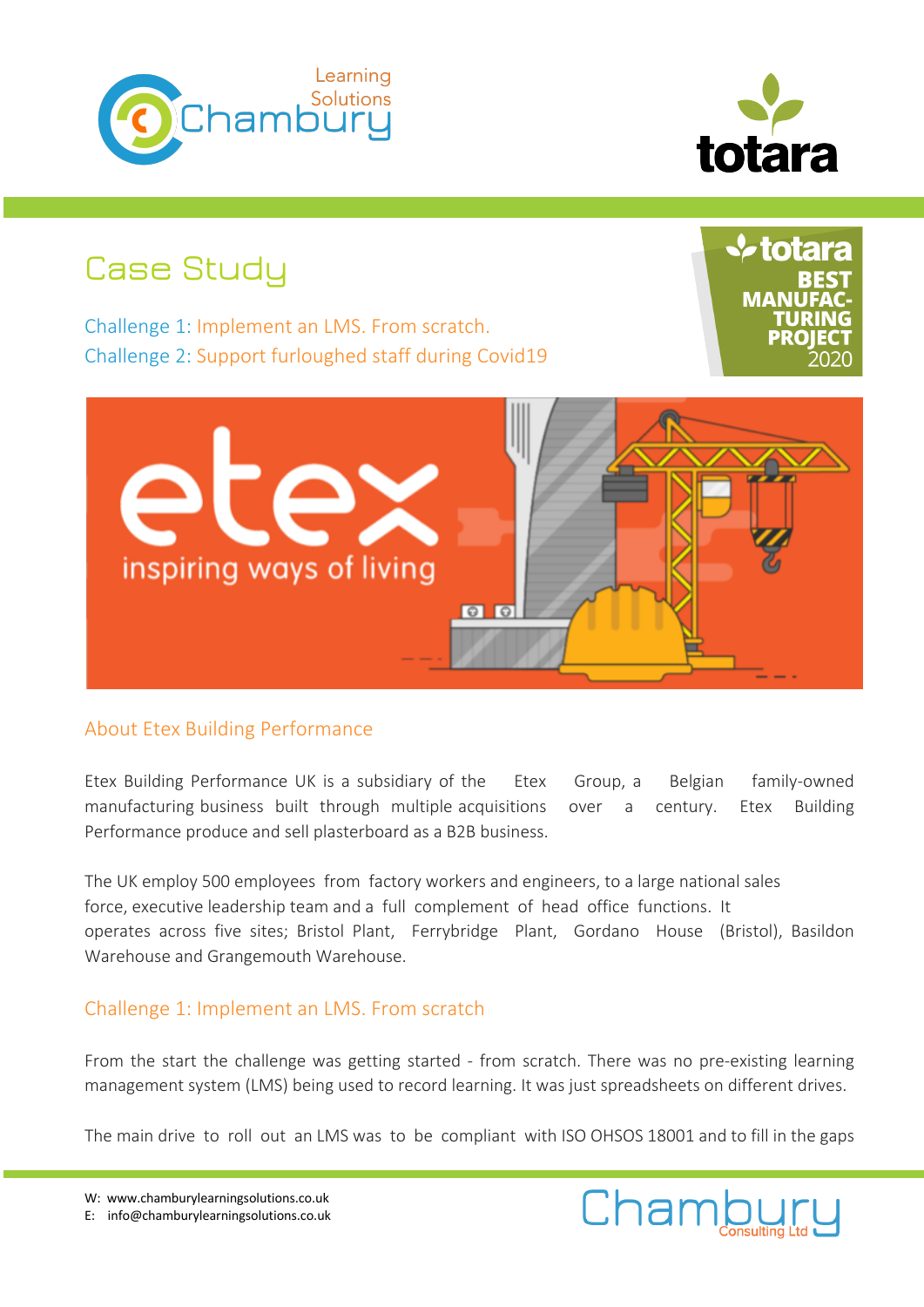



the central HR system could not provide. Adding to that, the LMS needed to link seamlessly between multiple platforms including the global learning management platform that hosted e-content and the local document control system, as well as hosting internal local content. This LMS needed to be created by a single full-time employee.

Additionally, Etex's manufacturing workforce has relatively low IT literacy, and working across multiple UK-based plants as well as working remotely made this a particularly challenging audience.

But 2020 brought with it an additional challenge. COVID-19 triggered a nationwide lockdown in the UK in March 2020, meaning that Etex had to temporarily close its plants and furlough the majority of employees which left employees feeling confused and in need of frequent communication with head office, making the LMS a vital source of information for furloughed employees.

## The Solution

Totara Learn was chosen as Etex Building Performance UK's first LMS. Chambury Learning Solutions were chosen as their Totara Partner because of their proven record of support that would be provided during the implementation and post deployment.

With just one full-time employee able to work on the implementation, support was key to make sure that all the spreadsheet data was manipulated and populated correctly, and that training was available. Within Totara, certifications, programmes and audiences were created, and the design and theme was executed in accordance with the company's brand guidelines.



The LMS needed to be integrated with Office 365 to deliver single sign-on for ease of moving between the different global and internal platforms, which required close collaboration with the Europe-based Etex IT team to configure.

Where data existed on spreadsheets it was combined and manipulated to be uploaded as legacy course completions. Learning paths were created inside the LMS to align a new competency and

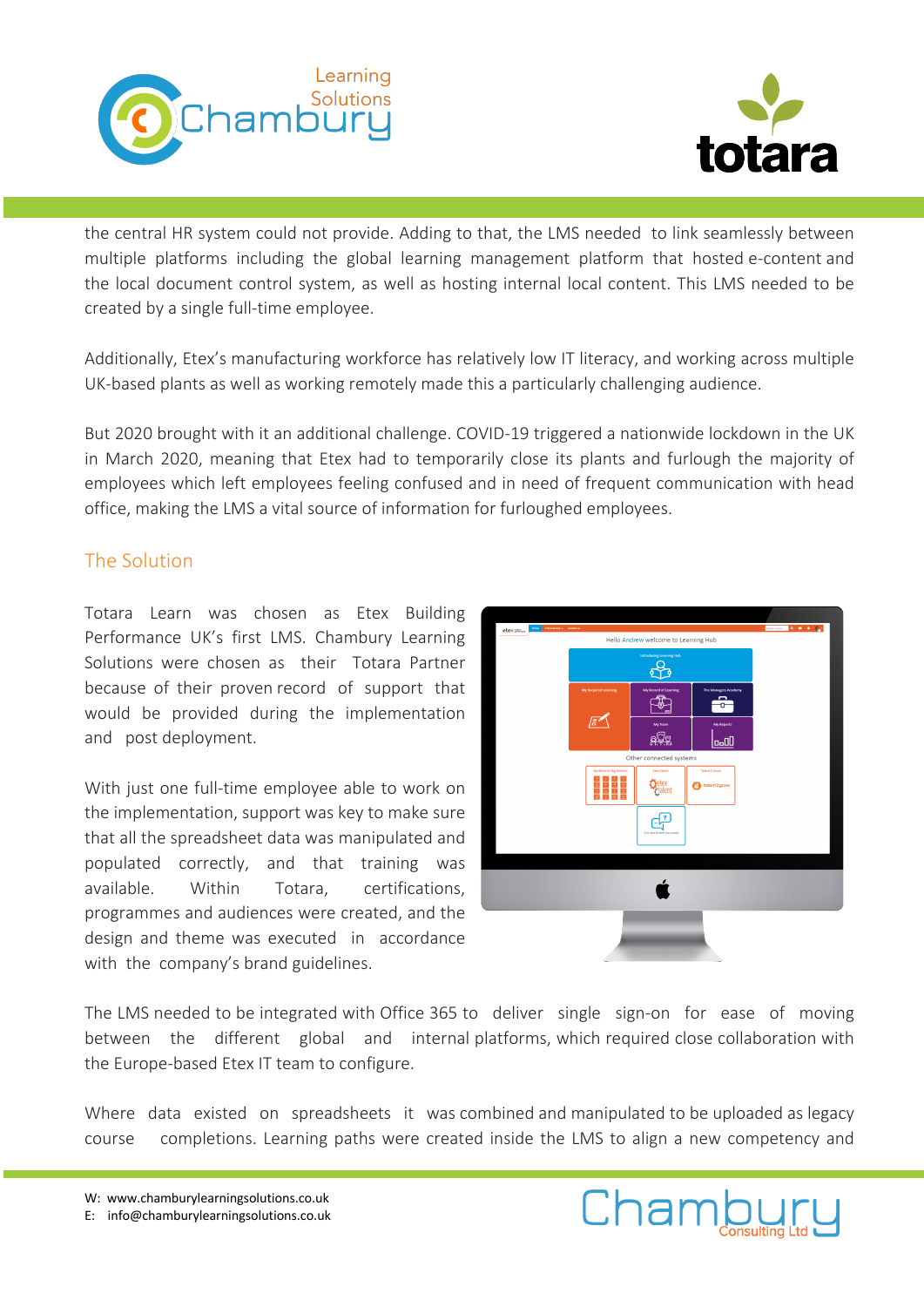



training matrix for each site, and audiences were created for different plants and positions to ensure that every employee had access to the right training from day one.

Once Totara was configured, and the data pre-loaded, the compliance reporting could start using both Chambury's custom RAG modules and RAG matrix reports alongside core Totara certification and

program overview reports. Each manager was given their own dashboard, and for the first time in the company's history they were empowered to be able to manage the compliance training for their teams and departments. By engaging the employees in mandatory learning and providing a structure that they could follow, the company's learning culture began to grow.

| New Returning - Company                            |                                                 |       |        |                             |                      |                                                       |                                             |                     | <b>Distances Q. B. A. By</b>     |                                 |                                         |  |
|----------------------------------------------------|-------------------------------------------------|-------|--------|-----------------------------|----------------------|-------------------------------------------------------|---------------------------------------------|---------------------|----------------------------------|---------------------------------|-----------------------------------------|--|
|                                                    |                                                 |       |        |                             |                      |                                                       |                                             |                     |                                  |                                 |                                         |  |
| <b>Between / Roomspheresem Developt</b>            |                                                 |       |        |                             |                      |                                                       |                                             |                     |                                  |                                 |                                         |  |
| <b>McGonalana</b>                                  |                                                 |       |        |                             |                      | My Required Learning                                  |                                             |                     |                                  |                                 |                                         |  |
|                                                    | <b>Rogan Natio</b>                              |       |        |                             | <b>Situs</b>         |                                                       | Diff die                                    |                     | Leynon Card Roadham              |                                 |                                         |  |
|                                                    | <b>Q</b> Nath Address for Interior: Albert Park |       |        |                             |                      |                                                       | In Fregress 20 Del 2014 at 12:14            |                     | <b>Leuris Centrum</b>            |                                 |                                         |  |
|                                                    |                                                 |       |        |                             |                      |                                                       |                                             |                     |                                  |                                 |                                         |  |
|                                                    |                                                 |       |        |                             |                      | They are no register that mach your selected prisers. |                                             |                     |                                  |                                 |                                         |  |
|                                                    |                                                 |       |        |                             |                      | Me & My Direct Team RAS Report                        |                                             |                     |                                  |                                 |                                         |  |
| Me & My Singt Non-                                 |                                                 |       |        |                             |                      |                                                       |                                             |                     |                                  |                                 |                                         |  |
|                                                    |                                                 |       |        |                             |                      |                                                       |                                             |                     |                                  |                                 | <b>Holth E</b><br><b>Gian</b>           |  |
|                                                    |                                                 |       |        | <b>Buddy</b><br><b>Cold</b> | Confirmed            |                                                       |                                             | <b>Kentis</b>       | Christmaster<br>٠                |                                 | <b>Sta</b><br><b><i><u>SAMA</u></i></b> |  |
|                                                    | <b>Dental Administration</b>                    | Month | Adedor | ww<br><b>Instruction</b>    | Space<br><b>Gent</b> | $\mathbf{u}$                                          | Contentations Committees<br>$\mathbf{r}$    | oto.<br><b>Gray</b> | Suitsmobile<br><b>Industries</b> | <b>Falled</b><br><b>Service</b> | $-8000$<br><b>Park</b>                  |  |
|                                                    | C Parkings                                      |       |        |                             |                      |                                                       | LLYWOO Notes for                            |                     |                                  | 1006000                         |                                         |  |
| <b>High McGrawford and Sam</b>                     | $\Omega$<br>Jeffrey Norgan                      |       |        |                             |                      |                                                       | nation nations                              |                     |                                  | <b><i><u>ILlecture</u></i></b>  |                                         |  |
|                                                    | $\Omega$<br><b>Andrew Restricts</b>             |       |        |                             |                      |                                                       |                                             |                     |                                  |                                 |                                         |  |
|                                                    | C lasterant                                     |       |        |                             |                      |                                                       | 11/2/2011 Networked                         |                     |                                  | 06/06/0006                      |                                         |  |
|                                                    | C James Holdes<br>O service                     |       |        |                             |                      |                                                       | <b>EL'AGORIE III SATUCADES</b><br>name nume |                     |                                  | <b>EUMORA</b><br><b>NAVIDES</b> |                                         |  |
|                                                    | $\Omega$                                        |       |        |                             |                      |                                                       | IL'ISTORI ILELONO                           |                     |                                  | <b>IL balance</b>               |                                         |  |
|                                                    | <b>Deptending</b><br>$\Omega$                   |       |        |                             |                      |                                                       | $135000$ $100000$                           |                     |                                  | <b>LUMMERS</b>                  |                                         |  |
| Old hands viewers ham and infiniti team RAS sport. | <b>Transaction</b>                              |       |        |                             |                      |                                                       |                                             |                     |                                  |                                 |                                         |  |
|                                                    | $\leftarrow$                                    |       |        |                             |                      |                                                       |                                             |                     |                                  |                                 |                                         |  |

Chambury

Creating locally relevant content was a really important factor that has brought the site to life and engaged its learners, which involved working closely with Etex's subject matter experts (SMEs). Chambury Learning Solutions supported the delivery of some face-to-face sessions that helped the SMEs get started. LMS managers set out consistent structures for SMEs to follow to maximise user friendliness and familiarity, making use of images and videos to minimise text and create interactive, intuitive learning content.

Etex's LMS comprises videos, SCORM packages, seminar events, quizzes, checklists, assignments, certificates, file uploads, comment boxes and forums. They also use Active Presenter to create e-learning and videos for demonstrations and learning, which can easily be added to a course.

Alongside courses, certifications and programs, the finance team at Head Office actively use the 'Record of Learning – Other Evidence' area for their CIMA certificates and evidence for their professional registration, demonstrating that all learning and development can be held in one place.

The plant managers can see the plants overall compliance with graphical pie charts. Providing access to RAG reports [for certifications and program] allows managers and plant managers accountable for their own learning, their teams learning, and their plants overall EHS compliance.



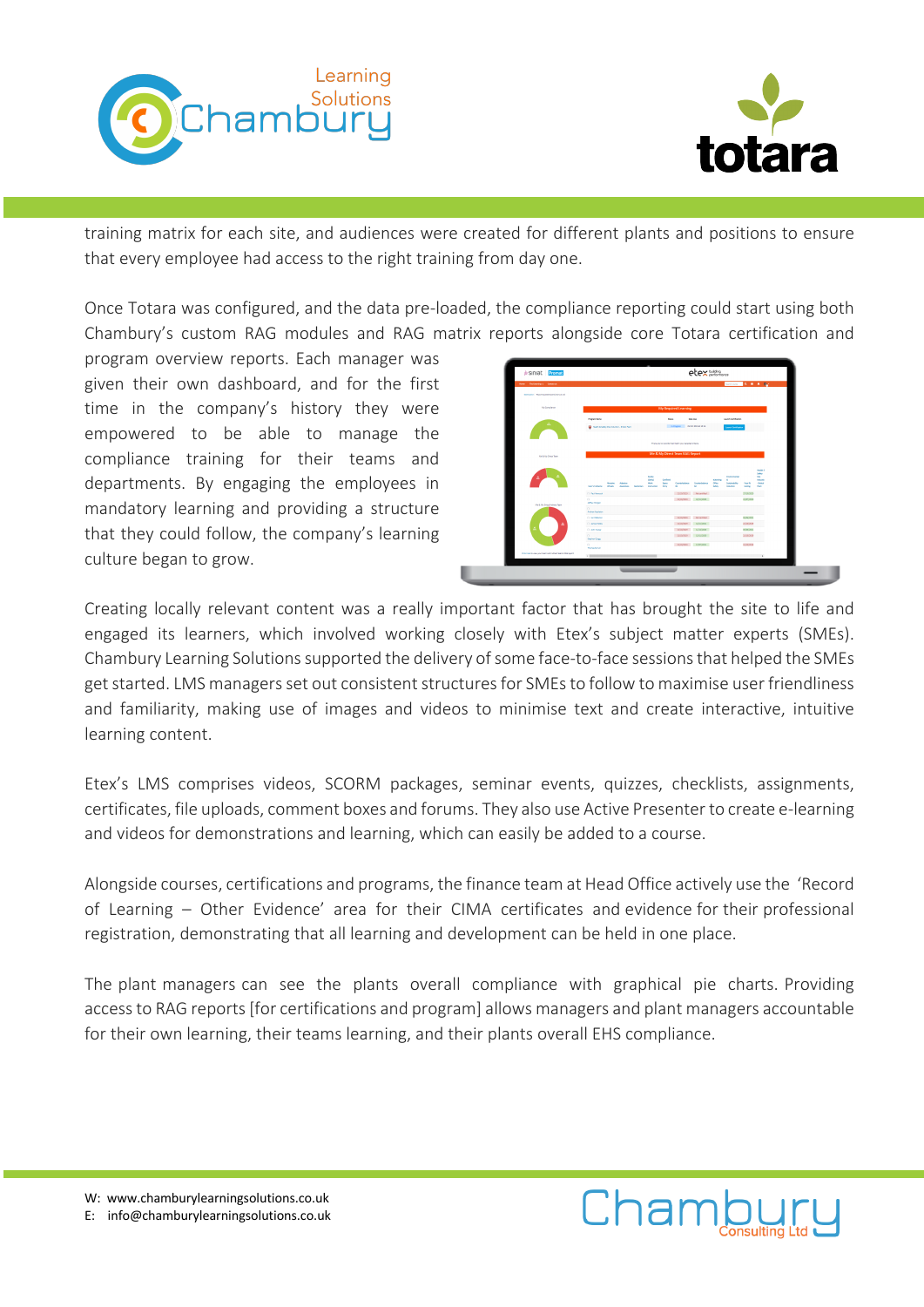



# Challenge 2; Support furloughed staff during Covid19

On top of the standard usage, the LMS was also needed to support the Etex team throughout the COVID-19 lockdown. Etex rebranded their Totara-based 'Learning Hub' as the 'Learning & Communication Hub', owing to its expanded purpose.

Without access to their usual work sites, employees could no longer log into the LMS using their Microsoft Office 365 integration, so all user logins were reset to manual for remote access from personal computers, tablets and smartphones. This provided a much-needed lifeline for furloughed staff members who still needed to access training, support from their manager and internal news and updates.



The LMS was drastically changed and updated in just a few days with the help of the Chambury Learning Solutions team, with key buttons to new communication areas

The site homepage dashboards were redesigned to include just two simple buttons. The first directed staff to the training homepage, and the second to the new communication homepage with several sub-sections. The new communication subpage

features news, CEO updates and a 'Feel Good' area featuring stories from staff members, exercise and sleep advice and links to quizzes and puzzles to help keep teams together. There is also a chat box and forum to allow employees to stay connected, and a manager guidance section for managers to understand the furlough process and access statistics about their team members.

*The Totara system has been so easy to use which has enabled the business to create a local platform with relevant local content relatively quickly. In just 2 years we have gone from zero to something people are engaged with. It's got the Global Etex Group's attention too and I already have other countries interested in re-creating what we have done here.* 

*I couldn't have achieved this without Chambury, who have been a true business partner that I could lean on. I really trust them, and we have a great relationship.* 

*Talent and Development Manager*



W: www.chamburylearningsolutions.co.uk

E: info@chamburylearningsolutions.co.uk